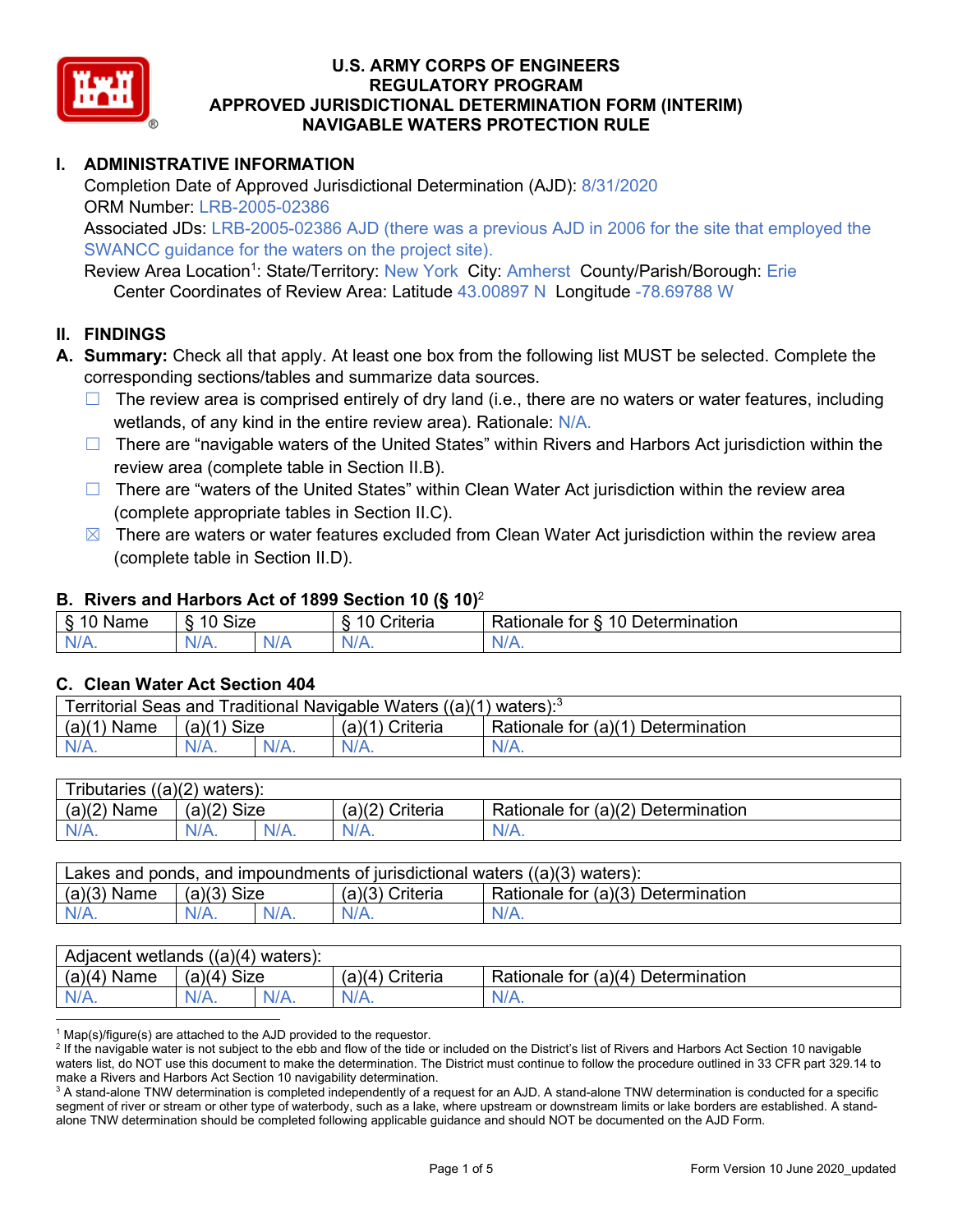

# **D. Excluded Waters or Features**

| Excluded waters $((b)(1) - (b)(12))$ : <sup>4</sup> |                       |                  |                        |                                                                                                  |  |  |
|-----------------------------------------------------|-----------------------|------------------|------------------------|--------------------------------------------------------------------------------------------------|--|--|
| <b>Exclusion Name</b>                               | <b>Exclusion Size</b> |                  | Exclusion <sup>5</sup> | Rationale for Exclusion Determination                                                            |  |  |
| <b>Wetland 1</b>                                    | 0.15                  | $\text{acre}(s)$ | $(b)(1)$ Non-          | Wetland 1 and Wetland 2 do not meet the                                                          |  |  |
|                                                     |                       |                  | adjacent wetland.      | definition of an $(a)(4)$ adjacent wetland as both                                               |  |  |
|                                                     |                       |                  |                        | wetlands do not meet any of the four adjacency                                                   |  |  |
|                                                     |                       |                  |                        | criteria set forth in 33CFR328.3(c)(1).                                                          |  |  |
|                                                     |                       |                  |                        | i. Abut, meaning to touch at least at one point or                                               |  |  |
|                                                     |                       |                  |                        | side of, a water identified in paragraph (a)(1),                                                 |  |  |
|                                                     |                       |                  |                        | (2), or (3) Assessment: As per on site                                                           |  |  |
|                                                     |                       |                  |                        | observations, the delineation report and mapping                                                 |  |  |
|                                                     |                       |                  |                        | and a review of remote tools, Wetland 1 and                                                      |  |  |
|                                                     |                       |                  |                        | Wetland 2 are separated by uplands themselves                                                    |  |  |
|                                                     |                       |                  |                        | and both wetlands are surrounded by uplands to                                                   |  |  |
|                                                     |                       |                  |                        | the north, housing developments to the east, a                                                   |  |  |
|                                                     |                       |                  |                        | vacant lot to the south and a major roadway to                                                   |  |  |
|                                                     |                       |                  |                        | the west. Both Wetland 1 and Wetland 2 do not                                                    |  |  |
|                                                     |                       |                  |                        | abut an $(a)(1)-(a)(3)$ water. The closest waters to                                             |  |  |
|                                                     |                       |                  |                        | Wetland 1 and Wetland 2 is an Unnamed                                                            |  |  |
|                                                     |                       |                  |                        | <b>Tributary to Got Creek which is approximately</b>                                             |  |  |
|                                                     |                       |                  |                        | 290 linear feet to the west of the Wetland 2 (and<br>houses are situated between the wetlands on |  |  |
|                                                     |                       |                  |                        | the project site and the Unnamed Tributary to                                                    |  |  |
|                                                     |                       |                  |                        | Got Creek). The Unnamed Tributary to Got                                                         |  |  |
|                                                     |                       |                  |                        | Creek has been determined to be the closest                                                      |  |  |
|                                                     |                       |                  |                        | $(a)(1)-(a)(3)$ water as it is a blue-line stream on                                             |  |  |
|                                                     |                       |                  |                        | the USGS topographic map; is visible on aerial                                                   |  |  |
|                                                     |                       |                  |                        | photographs as having perennial/ intermittent                                                    |  |  |
|                                                     |                       |                  |                        | flow; and it is depicted on the NRCS Web Soil                                                    |  |  |
|                                                     |                       |                  |                        | Survey, the USFWS National Wetland Inventory,                                                    |  |  |
|                                                     |                       |                  |                        | <b>USGS Stream Stats, and the USGS National</b>                                                  |  |  |
|                                                     |                       |                  |                        | Map thereby, qualifying it is an (a)(2) water. All                                               |  |  |
|                                                     |                       |                  |                        | available evidence indicates that Wetland 1 and                                                  |  |  |
|                                                     |                       |                  |                        | Wetland 2 do not abut an $(a)(1)-(a)(3)$ water.                                                  |  |  |
|                                                     |                       |                  |                        | ii. Are inundated by flooding from a water                                                       |  |  |
|                                                     |                       |                  |                        | identified in paragraph $(a)(1)$ , $(2)$ , or $(3)$ in a                                         |  |  |
|                                                     |                       |                  |                        | typical year                                                                                     |  |  |
|                                                     |                       |                  |                        | Assessment: Nothing was observed during the                                                      |  |  |
|                                                     |                       |                  |                        | site visit to indicate that water from the Unnamed                                               |  |  |
|                                                     |                       |                  |                        | <b>Tributary to Got Creek floods and inundates</b>                                               |  |  |
|                                                     |                       |                  |                        | Wetland 1 and Wetland 2. No indications of                                                       |  |  |
|                                                     |                       |                  |                        | flooding such as sediment, debris, wrack lines,                                                  |  |  |
|                                                     |                       |                  |                        | scour, etc. were observed between the                                                            |  |  |
|                                                     |                       |                  |                        | <b>Unnamed Tributary to Got Creek and Wetland 1</b>                                              |  |  |
|                                                     |                       |                  |                        | and Wetland 2. Additionally, FEMA Flood                                                          |  |  |

<sup>4</sup> Some excluded waters, such as (b)(2) and (b)(4), may not be specifically identified on the AJD form unless a requestor specifically asks a Corps district to do so. Corps districts may, in case-by-case instances, choose to identify some or all of these waters within the review area.  $5$  Because of the broad nature of the (b)(1) exclusion and in an effort to collect data on specific types of waters that would be covered by the (b)(1)

exclusion, four sub-categories of (b)(1) exclusions were administratively created for the purposes of the AJD Form. These four sub-categories are not new exclusions, but are simply administrative distinctions and remain (b)(1) exclusions as defined by the NWPR.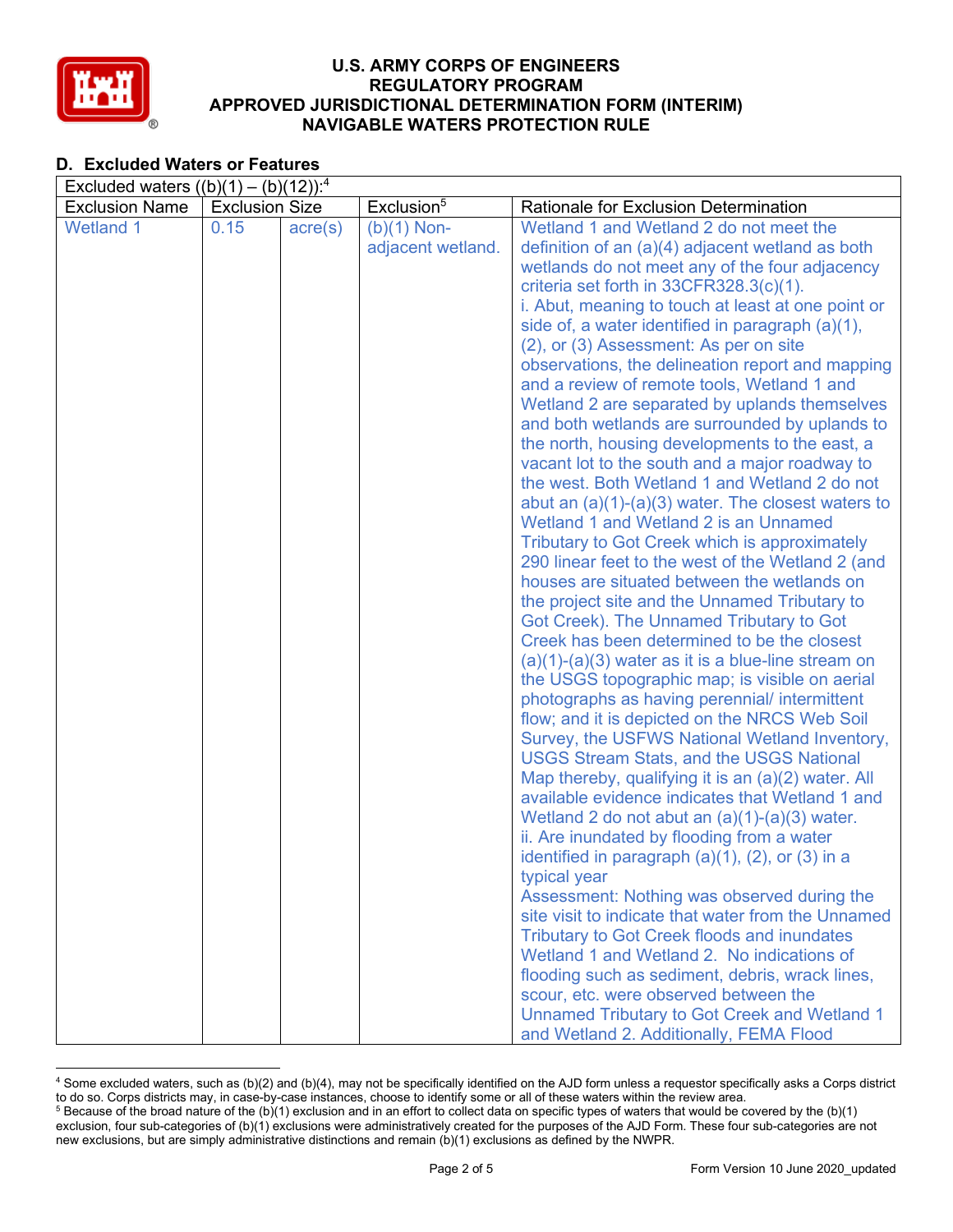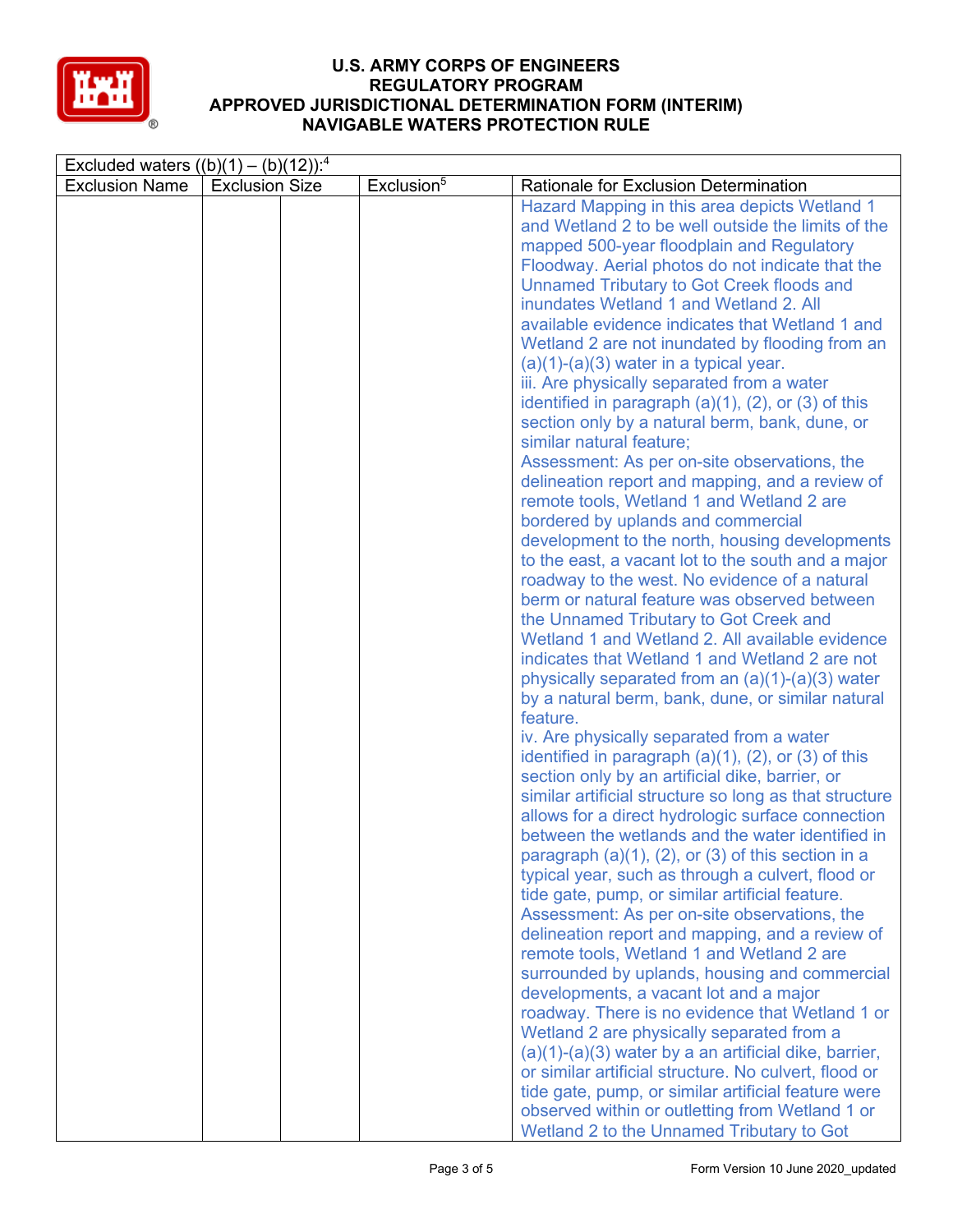

| Excluded waters $((b)(1) - (b)(12))$ : <sup>4</sup> |                       |         |                                  |                                                                                                                                                                     |  |
|-----------------------------------------------------|-----------------------|---------|----------------------------------|---------------------------------------------------------------------------------------------------------------------------------------------------------------------|--|
| <b>Exclusion Name</b>                               | <b>Exclusion Size</b> |         | Exclusion <sup>5</sup>           | <b>Rationale for Exclusion Determination</b>                                                                                                                        |  |
|                                                     |                       |         |                                  | Creek. All available evidence indicates that<br>Wetland 1 and Wetland 2 are not physically<br>separated from an $(a)(1)-(a)(3)$ water by an<br>artificial structure |  |
| Wetland 2                                           | 0.36                  | acre(s) | (b)(1) Non-<br>adjacent wetland. | See the above Rationale for Wetland 2.                                                                                                                              |  |

# **III. SUPPORTING INFORMATION**

- **A. Select/enter all resources** that were used to aid in this determination and attach data/maps to this document and/or references/citations in the administrative record, as appropriate.
	- $\boxtimes$  Information submitted by, or on behalf of, the applicant/consultant: The Wetland Delineation Report, dated 11/2017, submitted by Earth Dimensions, Inc. (EDI).

This information is sufficient for purposes of this AJD. Rationale: N/A

 $\Box$  Data sheets prepared by the Corps: Title(s) and/or date(s).

 $\boxtimes$  Photographs: Aerial and Other: Photographs dated 11/2017 provided in the Wetland Delineation Report by EDI 11/2017. HistoricAerials.com Aerial Photos dated 2015, 2011, and 2009 (no specific dates available).

- $\boxtimes$  Corps site visit(s) conducted on: May 14, 2018
- ☒ Previous Jurisdictional Determinations (AJDs or PJDs): LRB 2005-02386, dated 30SEPT2006
- ☐ Antecedent Precipitation Tool: *provide detailed discussion in Section III.B*.
- ☒ USDA NRCS Soil Survey: NRCS Web Soil, Accessed 10JULY2020, Survey,

https://websoilsurvey.nrcs.usda.gov/app/WebSoilSurvey.aspx

☒ USFWS NWI maps: USFWS National Wetlands Inventory Mapper, Accessed 10JULY2020,

https://fwsprimary.wim.usgs.gov/wetlands/apps/wetlands-mapper/

☒ USGS topographic maps: USGS 2016 Clarence Center Quadrangle

## **Other data sources used to aid in this determination:**

| Data Source (select)              | Name and/or date and other relevant information                         |
|-----------------------------------|-------------------------------------------------------------------------|
| <b>USGS Sources</b>               | USGS National Map, Accessed 2JULY2020,                                  |
|                                   | https://viewer.nationalmap.gov/advanced-viewer/                         |
| <b>USDA Sources</b>               | $N/A$ .                                                                 |
| <b>NOAA Sources</b>               | $N/A$ .                                                                 |
| <b>USACE Sources</b>              | Federal FEMA National Flood Hazard Layer Zones Accessed 10July2020      |
| <b>State/Local/Tribal Sources</b> | $N/A$ .                                                                 |
| <b>Other Sources</b>              | USGS Stream Stats, Accessed 10JUL2020, https://streamstats.usgs.gov/ss/ |

# **B. Typical year assessment(s):** N/A

# **C. Additional comments to support AJD:**

## ►Remote Tools:

•Photographs from delineation report: The photographs contained in the delineation report do not provide evidence that Wetland 1 and Wetland 2 might be adjacent. The photographs are fairly close up to the